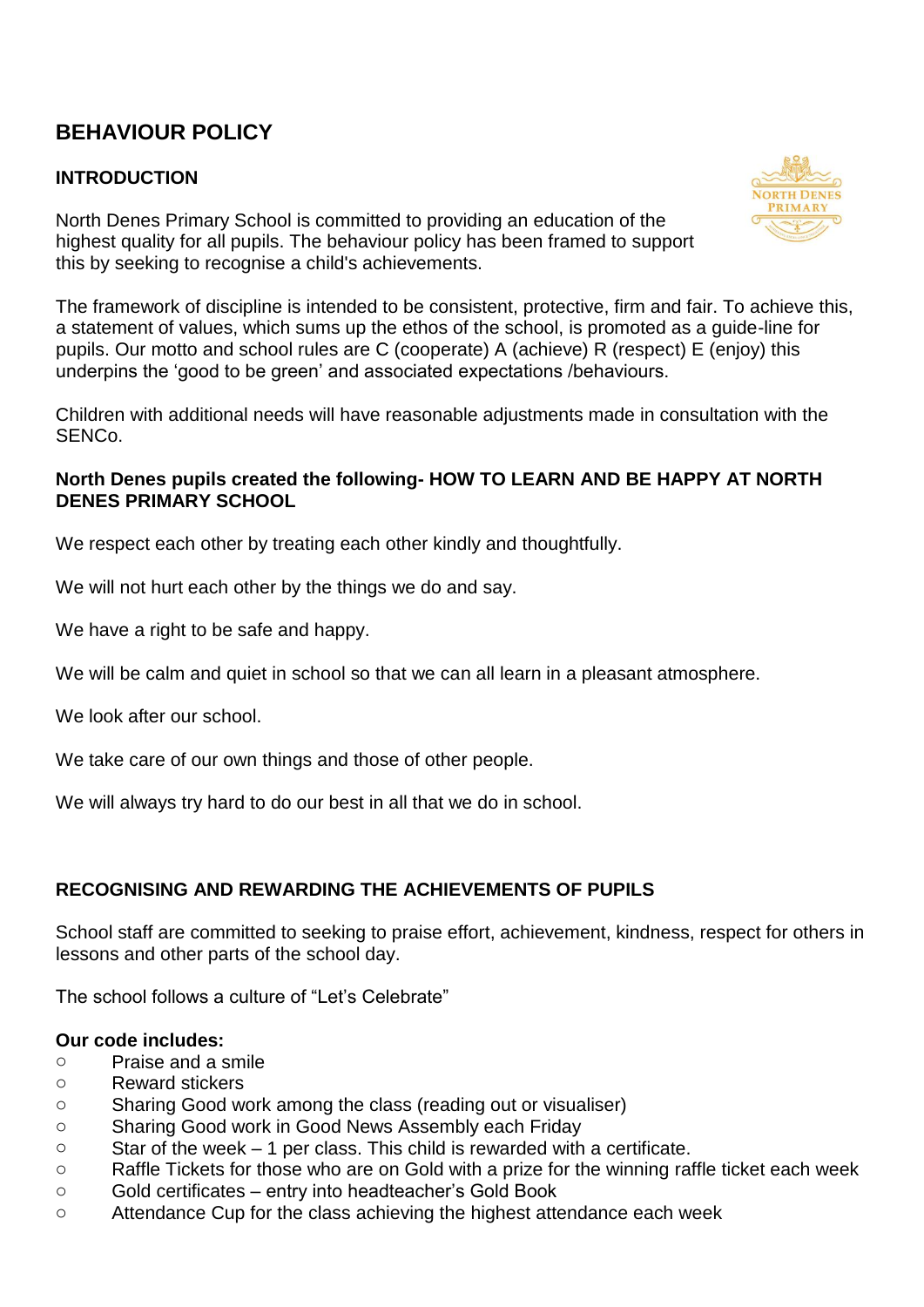- o 100% Attendance certificate for whole year
- o Awarding of house points
- o Year group based 'Green Reward'
- o Tidy classroom and tidy cloakroom trophies awarded
- o Postcards home for excellent work
- o Conduct certificates based on attendance of Green Rewards

### **DEALING WITH INAPPROPRIATE BEHAVIOUR**

School staff are committed to challenge the behaviour of any pupil which involves physical violence or abuse, threats, verbal abuse, theft and damage to personal or school property. This includes all forms of bullying or racism.

School sets clear routines and expectations for the behaviour of pupils across all aspects of school life- not just in the classroom.

Actions by staff are based on important principles.

1. It is the inappropriate behaviour that is rejected, not the child.

2. Adults should keep the situation calm.

3. A child's success at reducing inappropriate behaviour should be acknowledged.

4. Children must be guided to accept responsibility for their actions and the consequences, both intended and unintended.

### **CLASS BEHAVIOUR SYSTEM**

At North Denes Primary School we maintain that every child has the right to learn without interruption. We reward good behaviour and the behaviour board encourages brilliant behaviour. There is a rainbow themed behaviour chart in each class.

Each class has a behaviour board;

- Every child starts the day with their name in the **GREEN** section of the rainbow. The main emphasis for the whole school is **'IT IS GOOD TO BE GREEN'.**
- There are 8 expected behaviours which show green behaviour
- 1. **Show a positive attitude to learning and be ready to learn.**
- 2. **Use kind hands, feet and words.**
- 3. **Show active listening and participation.**
- 4. **Show pride in your work and always try your best.**
- 5. **Show respect to others.**
- 6. **Follow instructions.**
- 7. **Sit safely**
- 8. **Be willing to share with others.**

There is a possibility for children to achieve **GOLD** standard of work or behaviour. However the emphasis should be that GREEN is a high standard expected of all pupils, Gold standard is for those achieving way above the level of expectations.

Pupils who reach Gold will choose a prize from the Gold Bag during Friday's assembly.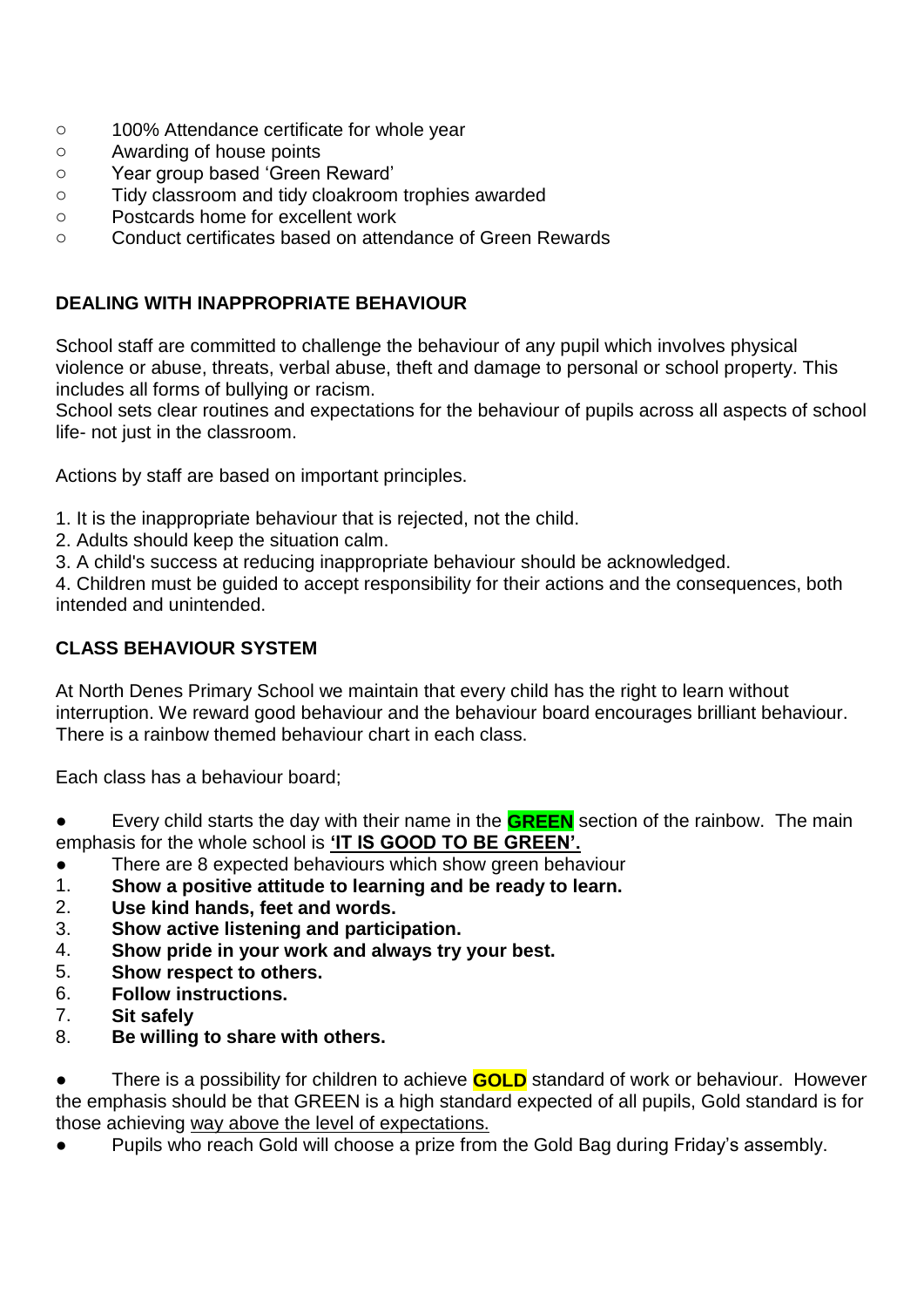## **ENCOURAGING POSITIVE BEHAVIOUR**

Our school is proactive in its approach and welcomes opportunities to promote emotional health and well-being through the formal and informal curriculum. Staff use a variety of methods for ensuring sound emotional health and well-being for children. These complement and reflect the overall aims and philosophy of the school, linking with the Jigsaw curriculum. There is a strong focus on good attendance and punctuality so disruption is minimised. See Attendance Policy.

## **Reward afternoon (half-termly)**

Each child will be given a virtual 'Good to be Green' reward afternoon entry ticket at the beginning of every half term; breaches of the behaviour policy can incur a strike on the ticket. Examples of activities on the reward afternoons will be decided within each year group bubble. Children with SEN/D must have reasonable adjustments made, to ensure equality of access to this reward.

- Where a class move is given, it will be referred to SLT who will decide whether or not a strike is to be given
- After 2 strikes, the class teacher will phone the parents to discuss behaviour
- If a pupil receives 2 strikes they miss the first 30 minutes of Green Reward
- 3 strikes and a pupil will not attend the reward afternoon
- Children not attending Green reward will work with a designated member of staff

## **Conduct Certificates**

Conduct certificates to only be awarded at the end of the academic year (VB to continue with organising)

Link with green reward system, colour of certificate to be based on number of green rewards a pupil has attended for example:

Pupil who attend 1-2 green rewards will receive Bronze Conduct Award

Pupils who attend 3-5 green rewards will receive Silver Conduct Award

Pupils who attend all 6 green awards will receive Gold Conduct Award

## **MANAGING MORE CHALLENGING BEHAVIOUR – CLASS MOVES**

The expectation is that the vast majority of behaviour will be managed by staff within the classroom. Adults will build good relationships with and make adaptations for children who struggle with self-regulation. For these children, adults will identify triggers and work to pre-empt and prevent the behaviours occurring. See appendix for prompts and support.

If a child's behaviour is not acceptable, eg talking and not listening, not working, disturbing others: the teacher will draw the pupil's attention to the inappropriate behaviour by non-verbal or verbal rule reminders and through using a variety of behaviour management techniques (including trying to ascertain reasons for the behaviour e.g. another pupil is annoying them; they don't understand the work). If, in spite of this, the negative behaviour continues, a first formal warning is given. Appendix 1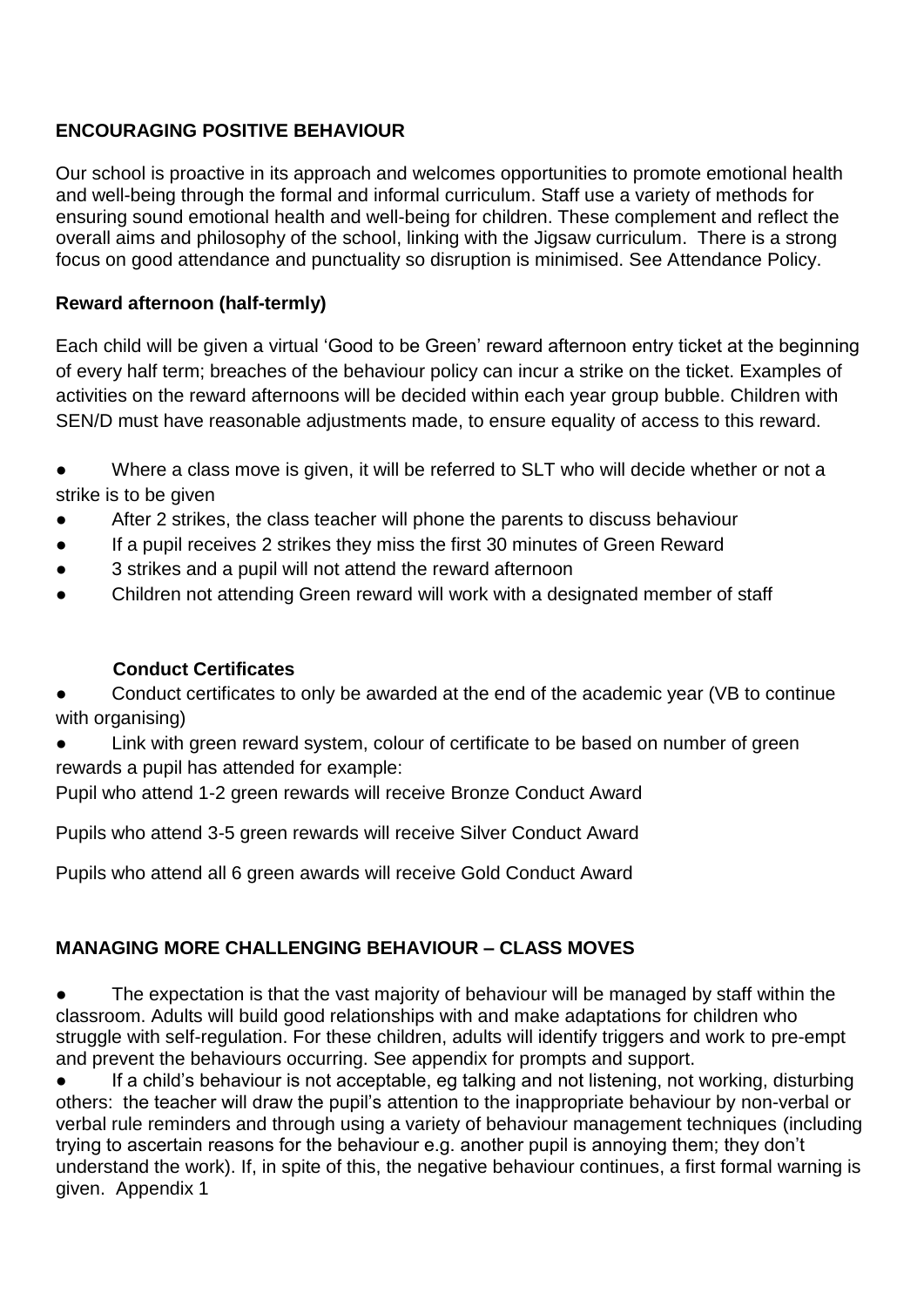We expect the behaviour to improve. If it does not, a second formal warning is given and the child moves their name down the green zone of the rainbow, towards the edge of the red zone (stay on Green).

At this point, the child will be offered reflection time (in or outside of the classroom) to calm down. The adults will use positive phrasing "I can see that things are difficult; let's have time out to think". If the behaviour improves when they return from their reflection time, the child can move their name back onto green. This incident should be recorded on CPOMS under behaviour.

If the behaviour continues, the child's name will be moved down to **RED** and a class move is given. Timings for partner class is 20 minutes and the incident should be recorded on CPOMS under behaviour. Appropriate work will be sent with the child and at the end of this period when the child returns to class they will start again on **GREEN.** This encourages a fresh start and a chance to rebuild. Children should be welcomed back into class.

Children who have an on-going problem with low level disruption, should have a behaviour log kept in class (which should be recorded on CPOMS at the end of the day) - in consultation with the behaviour lead.

Children who have frequent time out or class moves will be placed on a formal report card in agreement with the behaviour lead. Targets are set in conjunction with the Behaviour Lead, the class teacher and the child and are monitored daily. Daily feedback is provided to parents, either face-to-face or via School Ping. These are reviewed weekly and continued as necessary.

## **Temporary changes to the policy during COVID-19**

Due to the new routines and structures put in place to manage the risk of COVID-19 spreading, the following changes have been made to the behaviour policy and will be reviewed regularly during the term:

Our priority at our school is the safety of our staff, pupils and community. Your child's safety and wellbeing is at the heart of everything we do. This addendum reflects the new rules and routines necessary to reduce risk in our school setting. Our existing behaviour policy still stands but given the current situation, there will be occasions when staff will need to consider social distancing and new school routines.

Positive behaviours we want to see

Within this new way of working, we will want to support your child to be safe and happy at school. We have outlined some of the behaviours that we are expecting to see so that you can work in partnership with us.

In addition to the above, we expect the following:

- Child leaves parent at the school gate and comes straight into school
- Pupils stay in their designated play area within the school.
- Pupils understand that coughing or spitting at/ towards other people is unsafe.

Pupils follow instructions for how to move around the school as per specific instructions (for example, one way systems, out-of-bounds areas, queuing).

- All normal school strategies still apply
- School adults will verbally encourage positive behaviours
- Children will be reminded of the school rules by the adult
- Visual reminders around school building

Where it is deemed that a child is unable to cope and is putting the Health and Safety of others and themselves at risk, the school will seek support from the family and review their next steps.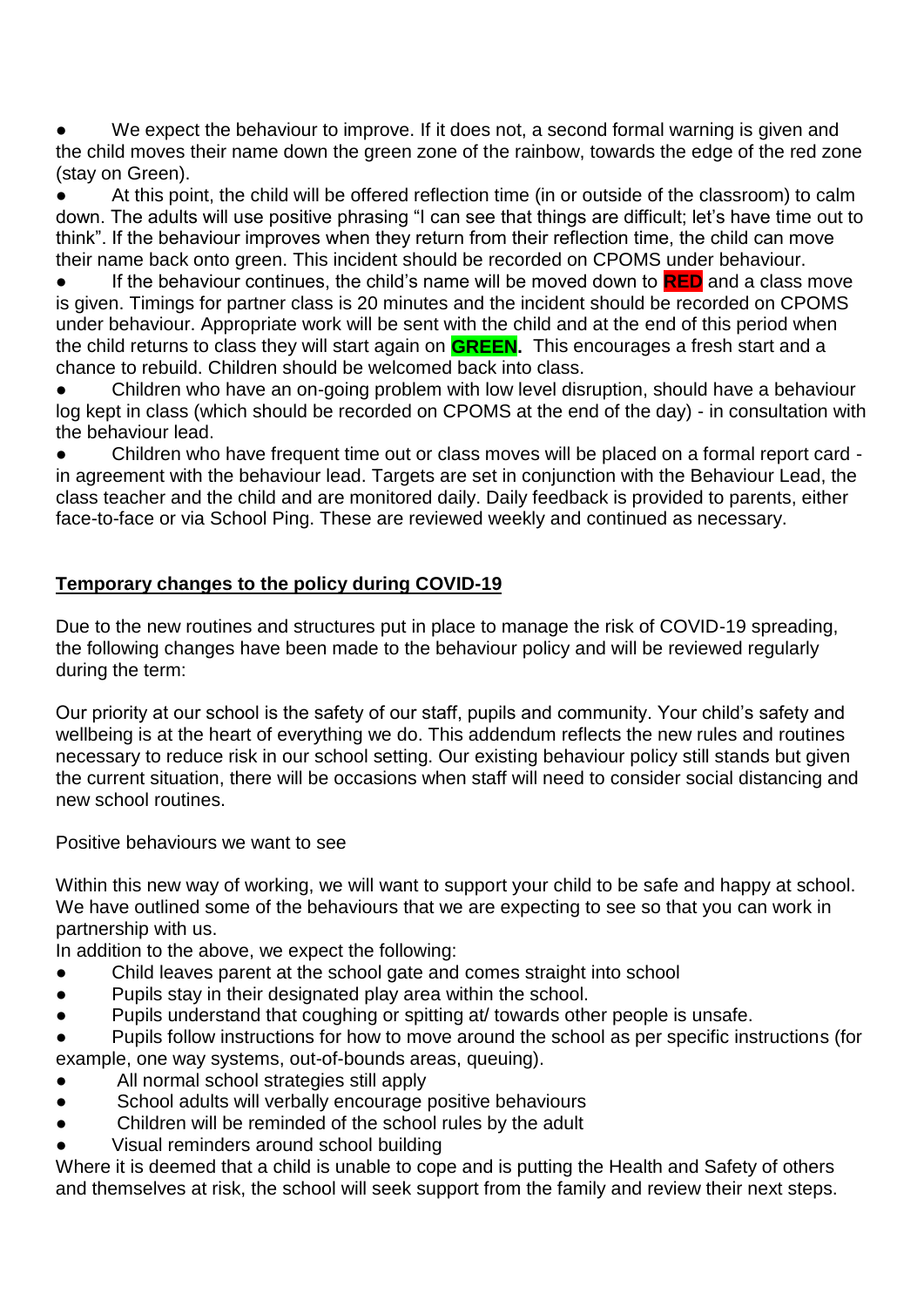Behaviour that will be construed as contravening safety instructions might include:

- Not following altered routines for arrival or departure
- Not following school instructions on hygiene
- Not moving around the school as per specific instructions
- Not taking responsibility for using tissues to catch coughs and sneezes and disposing of them in the lidded bin provided.
- Not following rules about coughing or spitting at or towards any other person

## **Lunchtime Provision / Inappropriate behaviour on the playground**

#### Recognising and Rewarding good behaviour at lunchtimes

At lunchtimes, staff are committed to seeking praise for respect, kindness, and being helpful to others.

The following rewards for the above behaviour are

- **Praise**
- **Stickers**
- Lunchtime Superstars of the week

#### Lunchtime Superstars of the week

MSAs will nominate a child from each year group as Lunchtime Superstar of the Week to recognise their outstanding behaviour out on the playground and in the dining hall. This can include kindness, helpfulness, respect, and tidiness. They will have a special lunch on Fridays where they get to go into lunch straight away and have the table decorated and be served by the dining hall staff.

At lunchtimes we will use yellow and red cards when dealing with behaviour. There are three stages that are used at lunchtimes.

- 1. Verbal warning
- 2. Yellow card
- 3. Red card

**Verbal warning:** if a child's behaviour is not acceptable they will be given a verbal reminder of what is expected.

Yellow card: if behaviour continues the child will be shown the yellow card and will sit/stand with the MSA for five minutes to calm down. MSA will use positive phrasing e.g. I can see you are finding things difficult let's give you time to think it out.

Red Card: If the behaviour continues the child will be shown a red card and depending on what part of lunchtime it is given the child will either go in and will be with SLT, or the child will be in with SLT the following day.

Red Card incidents to be recorded in the behaviour book provided and given to the office who will CPOMS it.

Instant red cards are for fighting, violence against an adult, damaging equipment and using inappropriate language to an adult.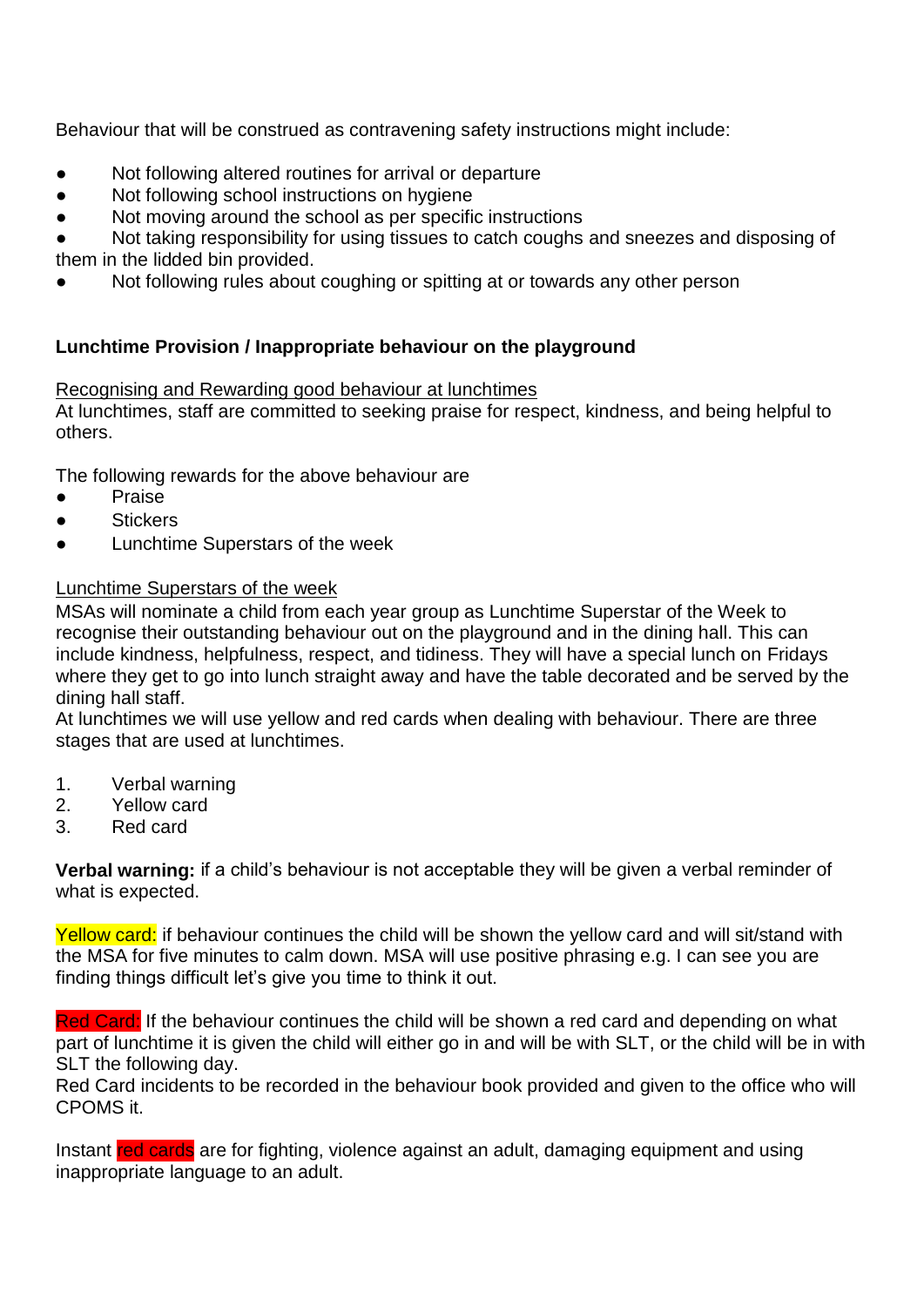#### **Nurture Garden (KS2)**

The nurture garden is a safe play space for those children who are finding the larger playground at lunchtime more challenging.

The nurture garden is a place to help children, supporting them in their play and encouraging positive interaction with their peers.

#### **Racial incidents**

Any form of racial abuse will be recorded and then dealt with by the Head teacher.

### **Bullying**

Any form of bullying will be recorded and then dealt with by the Head teacher. (See separate anti-bullying policy.)

## **SERIOUS INCIDENTS AND EXCLUSION**

#### **INTERNAL EXCLUSION**

Internal exclusion for pupils can be sanctioned by the Head Teacher or the deputy in Mrs Whiting's absence. Parents must be contacted by telephone and a reintegration meeting organised on the morning of the pupils return to class.

An internal exclusion will only be implemented for serious breaches of the behaviour policy – following class moves / intervention. This will trigger a behaviour support plan.

- **Refusal to class move**
- Verbal abuse to peers/staff including swearing
- Damage to school/pupil property
- Physical Assault
- Racist Incident
- Bullying

Where the incident is of such a serious nature that the school's resources do not meet the child's needs, a formal exclusion will be considered. The head teacher will decide if this is the most appropriate course of action.

#### **FIXED TERM EXCLUSION**

Exclusion of a pupil is the Head Teacher's decision. Paperwork to be completed by Behaviour Lead, including risk assessment plan for return to class and meeting with parents prior and post exclusion.

A child may be excluded for up to 15 days in any one term and 45 in a school year. This means a child is set work to complete at home and must not be seen in a public place during school hours for the duration of the exclusion.

#### **PERMANENT EXCLUSION**

In the event of a pupil's behaviour warranting their exclusion from school, the procedures outlined in the DFE guidance for schools (published 2008 and updated October 2011) and The School Discipline (Pupil Exclusions and Reviews) (England) Regulations 2012 will be followed.